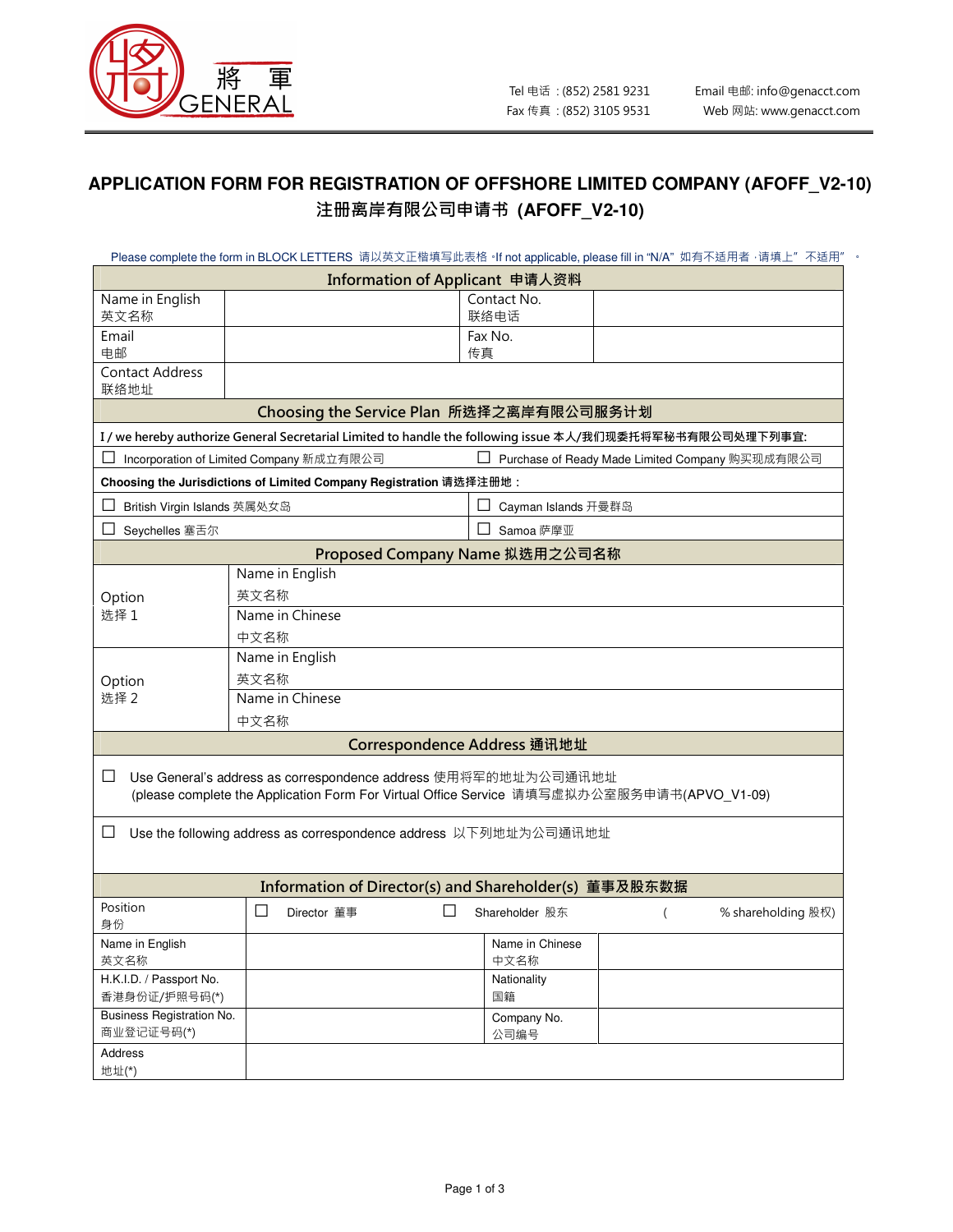

| Information of Director(s) and Shareholder(s) 董事及股东数据                                                                |                             |   |                 |  |                    |  |  |  |  |
|----------------------------------------------------------------------------------------------------------------------|-----------------------------|---|-----------------|--|--------------------|--|--|--|--|
| Position<br>身份                                                                                                       | $\mathsf{L}$<br>Director 董事 | П | Shareholder 股东  |  | % shareholding 股权) |  |  |  |  |
| Name in English                                                                                                      |                             |   | Name in Chinese |  |                    |  |  |  |  |
| 英文名称                                                                                                                 |                             |   | 中文名称            |  |                    |  |  |  |  |
| H.K.I.D. / Passport No.                                                                                              |                             |   | Nationality     |  |                    |  |  |  |  |
| 香港身份证/护照号码(*)                                                                                                        |                             |   | 国籍              |  |                    |  |  |  |  |
| <b>Business Registration No.</b>                                                                                     |                             |   | Company No.     |  |                    |  |  |  |  |
| 商业登记证号码(*)                                                                                                           |                             |   | 公司编号            |  |                    |  |  |  |  |
| Address                                                                                                              |                             |   |                 |  |                    |  |  |  |  |
| 地址(*)                                                                                                                |                             |   |                 |  |                    |  |  |  |  |
| Information of Director(s) and Shareholder(s) 董事及股东数据                                                                |                             |   |                 |  |                    |  |  |  |  |
| Position                                                                                                             | П<br>Director 董事            |   | Shareholder 股东  |  | % shareholding 股权) |  |  |  |  |
| 身份                                                                                                                   |                             |   |                 |  |                    |  |  |  |  |
| Name in English                                                                                                      |                             |   | Name in Chinese |  |                    |  |  |  |  |
| 英文名称                                                                                                                 |                             |   | 中文名称            |  |                    |  |  |  |  |
| H.K.I.D. / Passport No.                                                                                              |                             |   | Nationality     |  |                    |  |  |  |  |
| 香港身份证/护照号码(*)                                                                                                        |                             |   | 国籍              |  |                    |  |  |  |  |
| Business Registration No.                                                                                            |                             |   | Company No.     |  |                    |  |  |  |  |
| 商业登记证号码(*)                                                                                                           |                             |   | 公司编号            |  |                    |  |  |  |  |
| <b>Address</b>                                                                                                       |                             |   |                 |  |                    |  |  |  |  |
| 地址(*)                                                                                                                |                             |   |                 |  |                    |  |  |  |  |
| Bank Account 银行户口                                                                                                    |                             |   |                 |  |                    |  |  |  |  |
| If directors' meeting minutes is required for bank account opening purpose, please advise the name of proposed bank. |                             |   |                 |  |                    |  |  |  |  |
| 如需董事会议纪录作开设银行户口之用,请提供银行名称                                                                                            |                             |   |                 |  |                    |  |  |  |  |
|                                                                                                                      |                             |   |                 |  |                    |  |  |  |  |
|                                                                                                                      |                             |   |                 |  |                    |  |  |  |  |

(\*) Please provide copy of H.K.I.D.Card / Passport and Proof of Residential Address of **ALL** Director(s), and Shareholder(s) for verification purpose.

请附上**所有**董事及股东之香港身份证或护照副本及住址证明,以供核对。